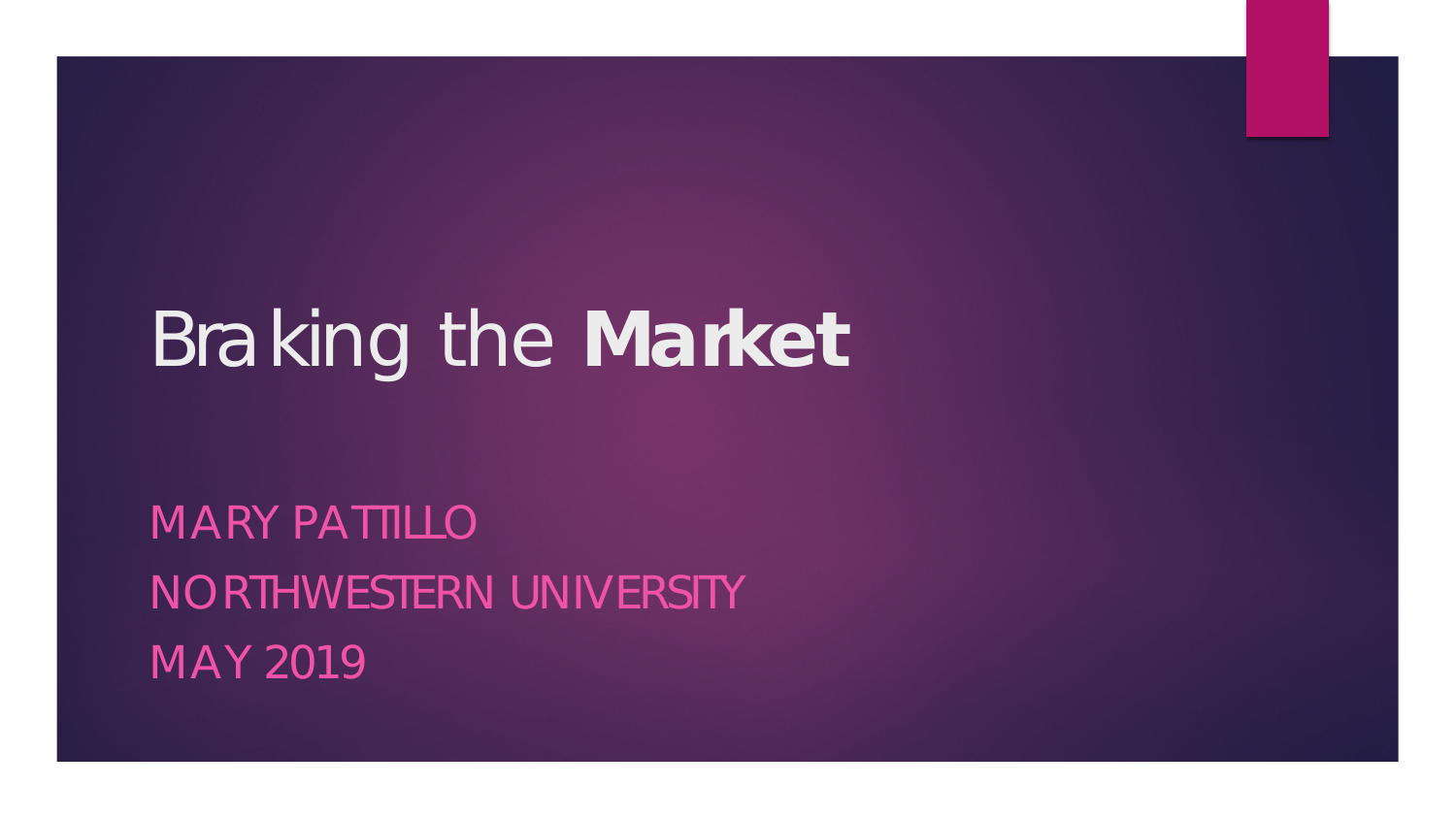## **Outline**

- Housing and neighborhoods as markets
- The middle classes and markets
- Markets and neighborhood change
- ▶ Who can't compete
- Braking the market for the middle classes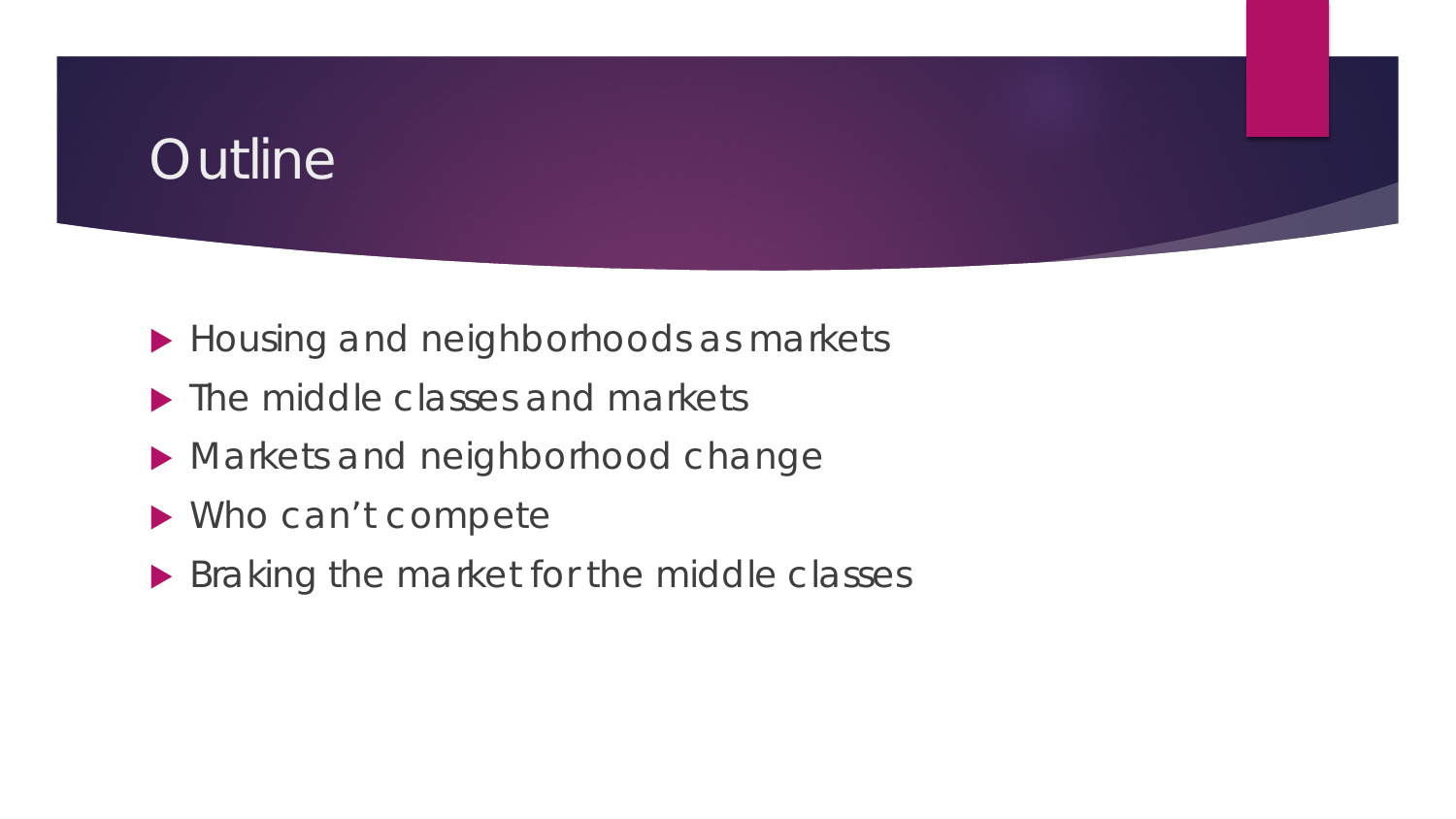## Housing and Neighborhoods as Markets

| $\left(\bigotimes\right)$ U.S. DEPARTMENT OF THE TREASURY |                          |                      |             |                 |             |  |  |  |
|-----------------------------------------------------------|--------------------------|----------------------|-------------|-----------------|-------------|--|--|--|
| <b>ABOUT TREASURY</b>                                     | <b>SECRETARY MNUCHIN</b> | <b>POLICY ISSUES</b> | <b>DATA</b> | <b>SERVICES</b> | <b>NEWS</b> |  |  |  |
| HOME > NEWS > PRESS RELEASES                              |                          |                      |             |                 |             |  |  |  |

#### **NEWS**

#### **PRESS RELEASES**

| <b>Press Releases</b> |
|-----------------------|
|                       |

**Statements & Remarks** 

Readouts

**Testimonies** 

**Featured Stories** 

**Press Contacts** 





February 13, 2018

<https://home.treasury.gov/news/press-release/sm0288>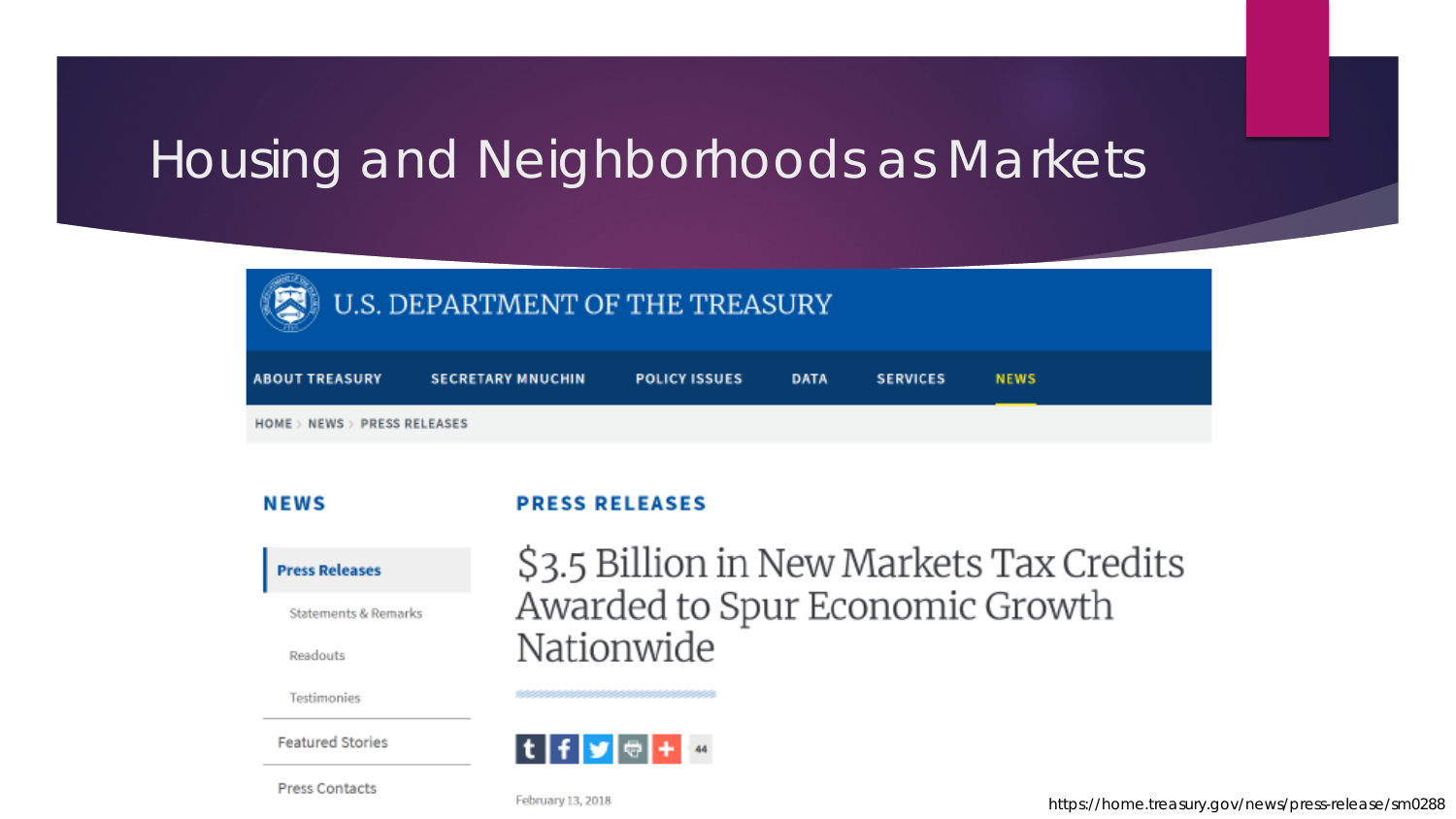## Housing and Neighborhoods as Markets

**CITYLAB** 



**The Hidden Horror of Hudson Yards Is How It Was Financed** Kriston Capps Apr 12, 2019

[https://www.citylab.com/equity/2019/04/hudson](https://www.citylab.com/equity/2019/04/hudson-yards-financing-eb5-investor-visa-program-immigration/586897/)yards-financing-eb5-investor-visa-programimmigration/586897/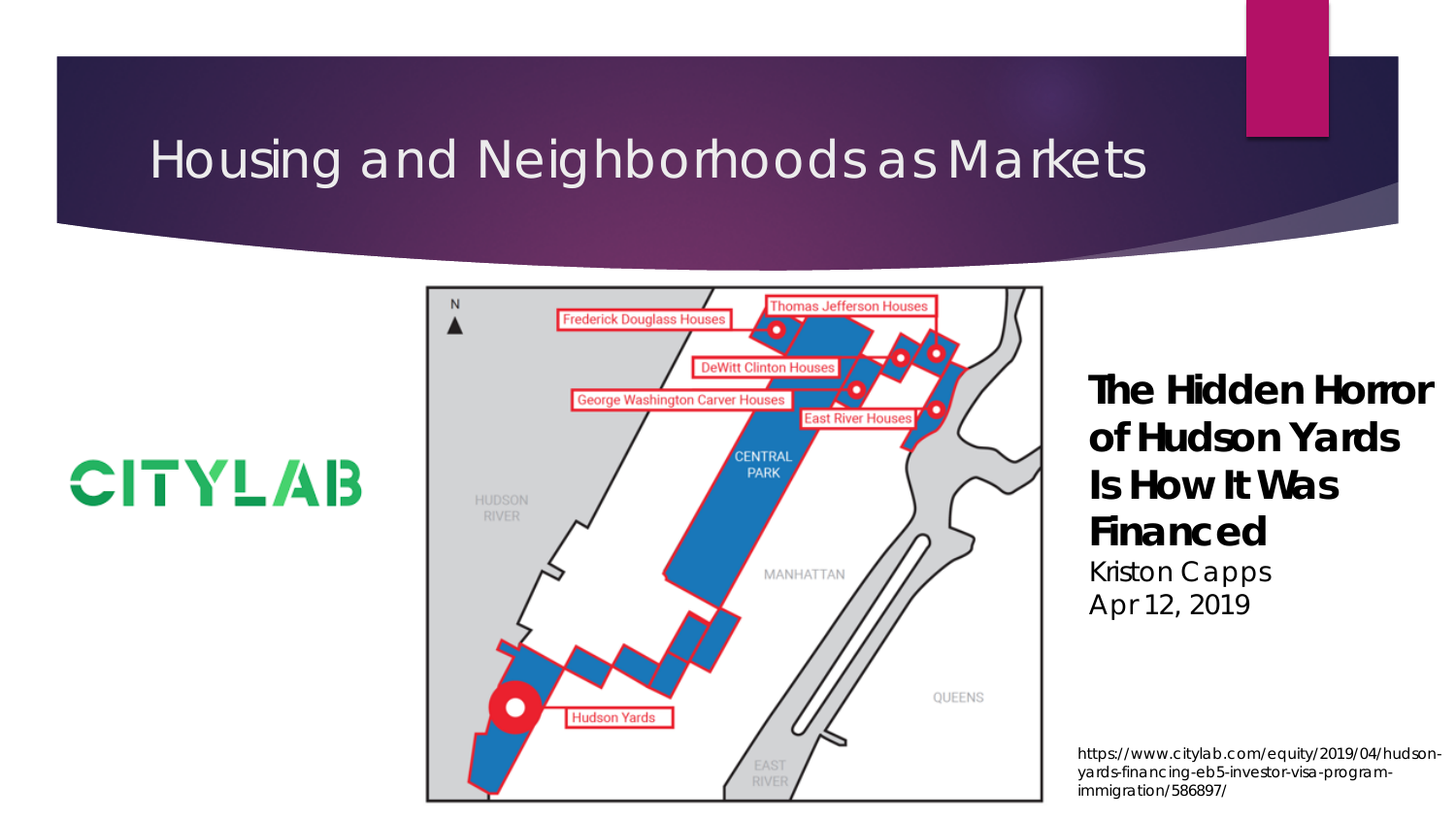## The Middle Classes and Markets

*Shares of whites and blacks with a given level of income, 2016* 



Note: Whites and blacks include only single-race non-Hispanics. Income is adjusted for household size and expressed in 2016 dollars. See **Methodology** for **details.** 

Source: Pew Research Center analysis of 2016 American Community Survey (IPUMS).

"Income Inequality in the U.S. Is Rising Most Rapidly Among Asians"

#### PEW RESEARCH CENTER

*Shares of whites and Hispanics with a given level of income, 2016* 



Note: Whites include only single-race non-Hispanics. Hispanics are of any race. Income is adjusted for household size and expressed in 2016 dollars. See Methodology for details.

Source: Pew Research Center analysis of 2016 American Community Survey (IPUMS). "Income Inequality in the U.S. Is Rising Most Rapidly Among Asians"

#### PEW RESEARCH CENTER

[https://www.pewsocialtrends.org/201](https://www.pewsocialtrends.org/2018/07/12/incomes-of-whites-blacks-hispanics-and-asians-in-the-u-s-1970-and-2016/) 8/07/12/incomes-of-whites-blackshispanics-and-asians-in-the-u-s-1970 and-2016/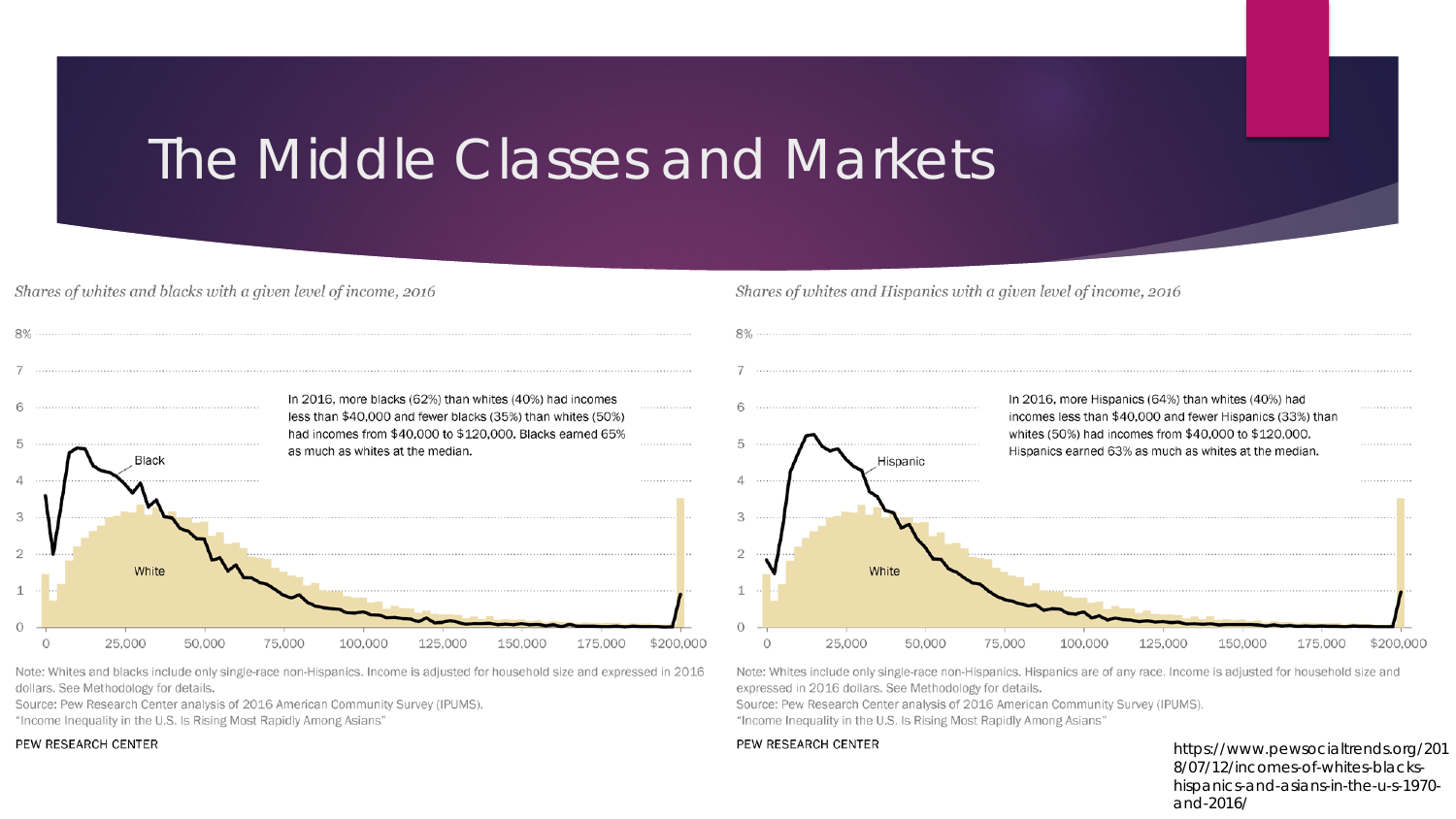## The Middle Classes and Markets



[https://www.jchs.harvard.edu/blog](https://www.jchs.harvard.edu/blog/price-to-income-ratios-are-nearing-historic-highs/) /price-to-income-ratios-arenearing-historic-highs/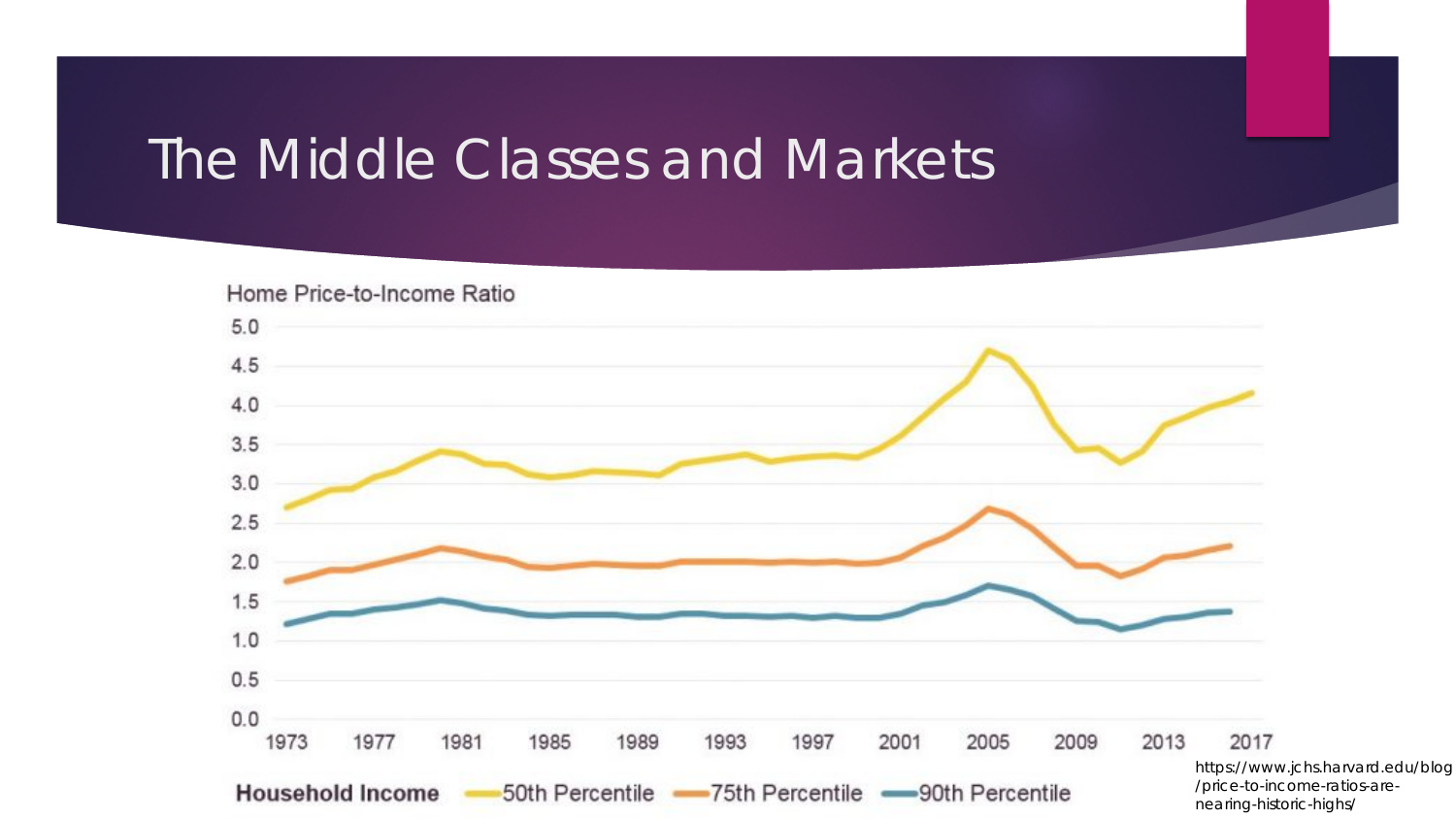$\blacktriangleright$  "It is not my experience  $\ldots$  that the big problem on the South Side has been too much development, too much economic activity, too many people being displaced…We've got such a long way to go in terms of economic development before you're even going to see the prospect of significant gentrification. Malia's kids might have to worry about that."

--Barack Obama, Chicago, 2018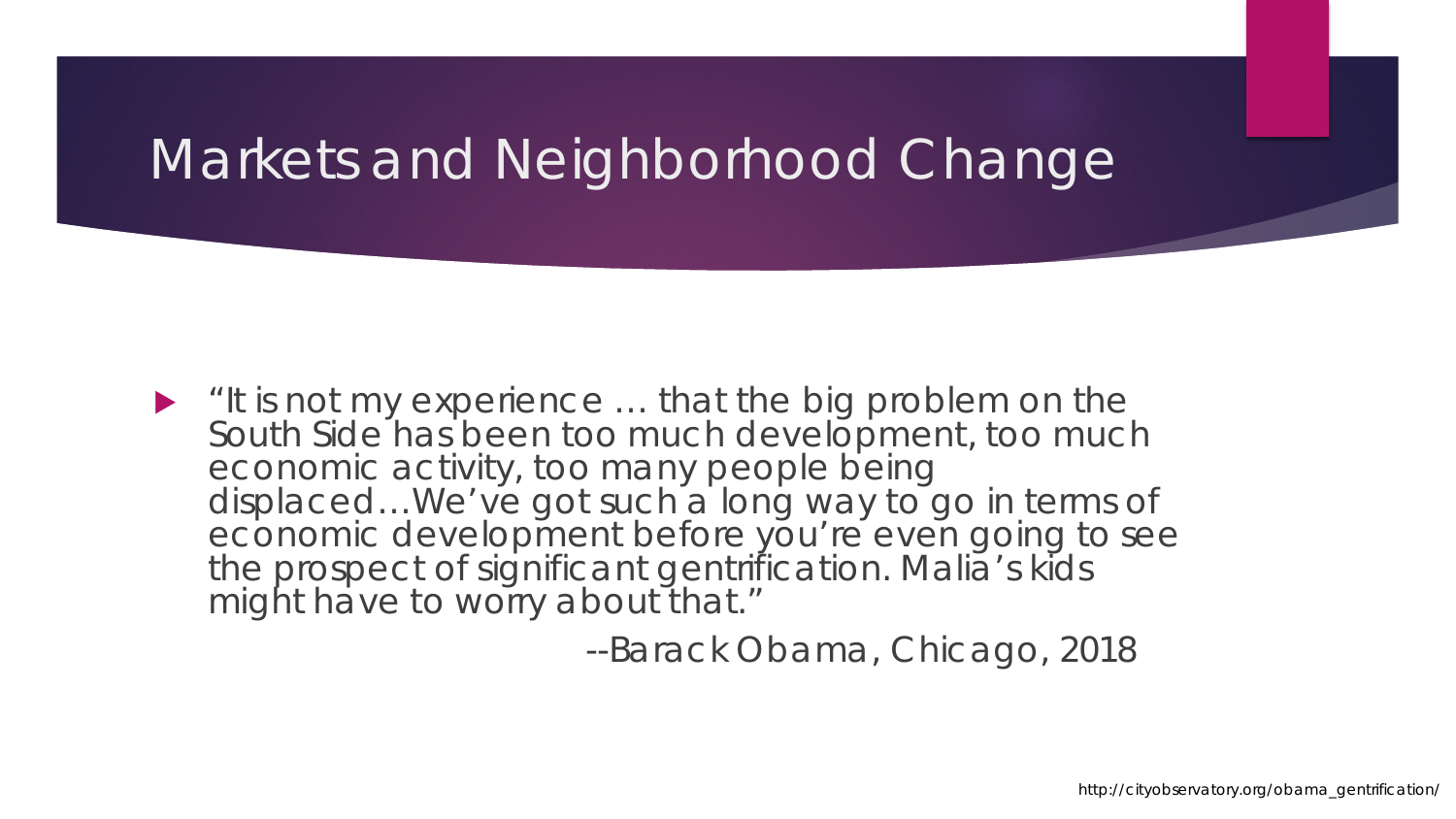

http://www.chicagobusiness.com/reales tate/20180124/CRED0701/180129960/see [-chicago-area-home-value-changes-for-](http://www.chicagobusiness.com/realestate/20180124/CRED0701/180129960/see-chicago-area-home-value-changes-for-2017)2017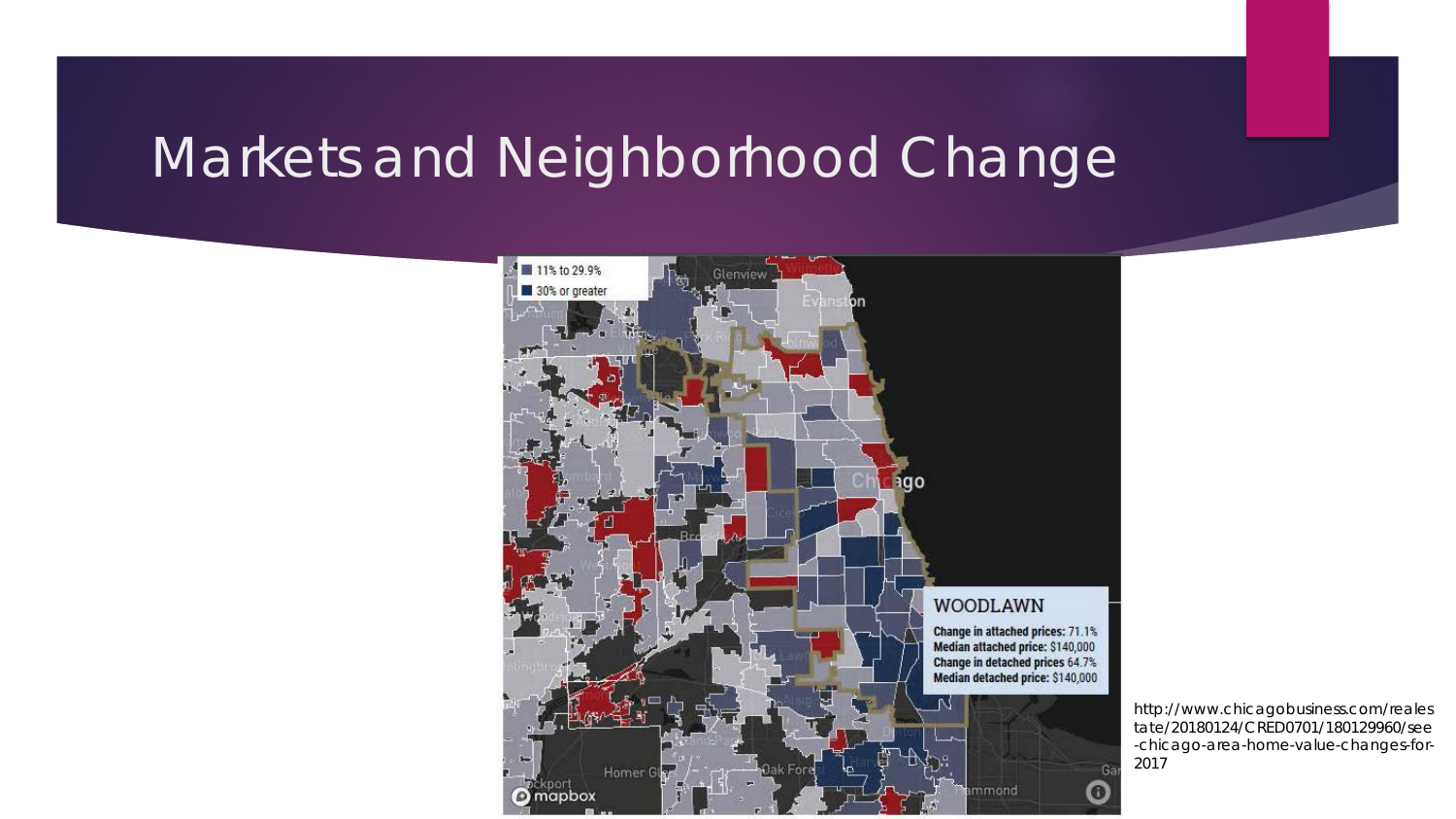**If** "Land prices have shot through the roof in this area. In many ways, you are a victim of your own success." – North Kenwood-Oakland, Chicago,  $-2000s$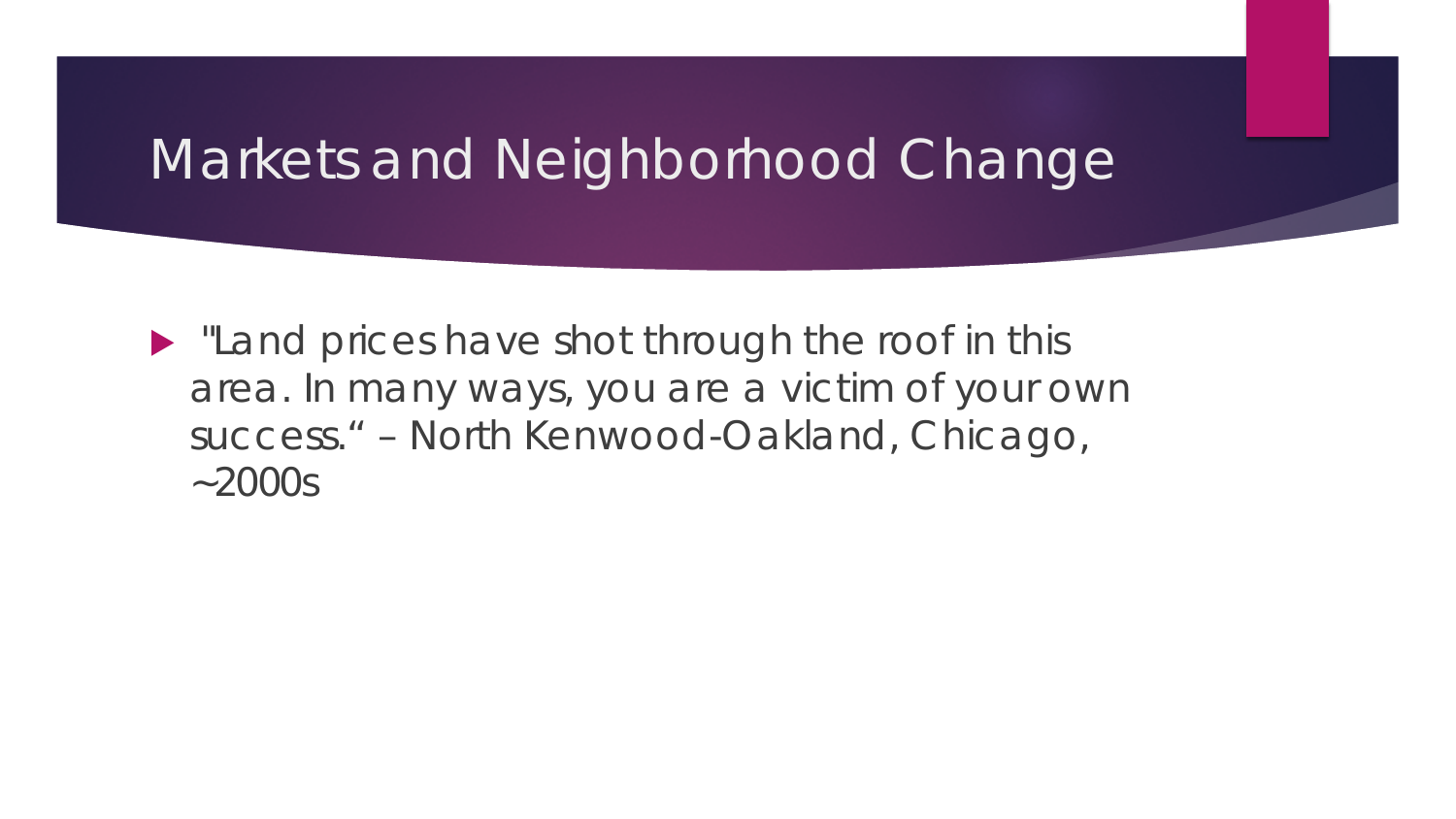### North Kenwood (Census Tract 3902)

### Median home value (in 2016 dollars)

1990 - \$126,640

2016 - \$568,200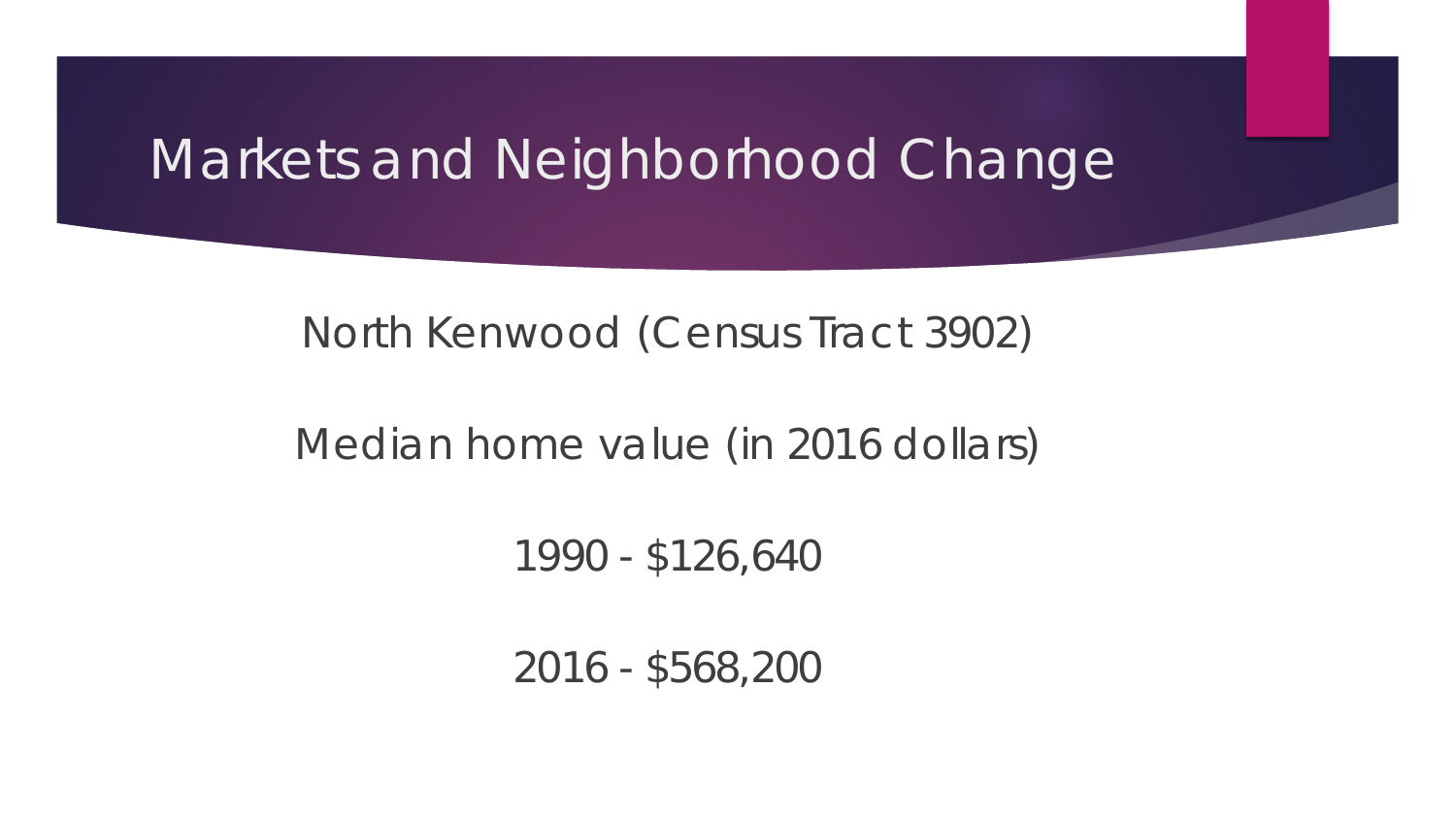### North Kenwood (Census Tract 3902)

### Average rent (in 2016 dollars)

### 1990 - \$691

#### 2016 - \$935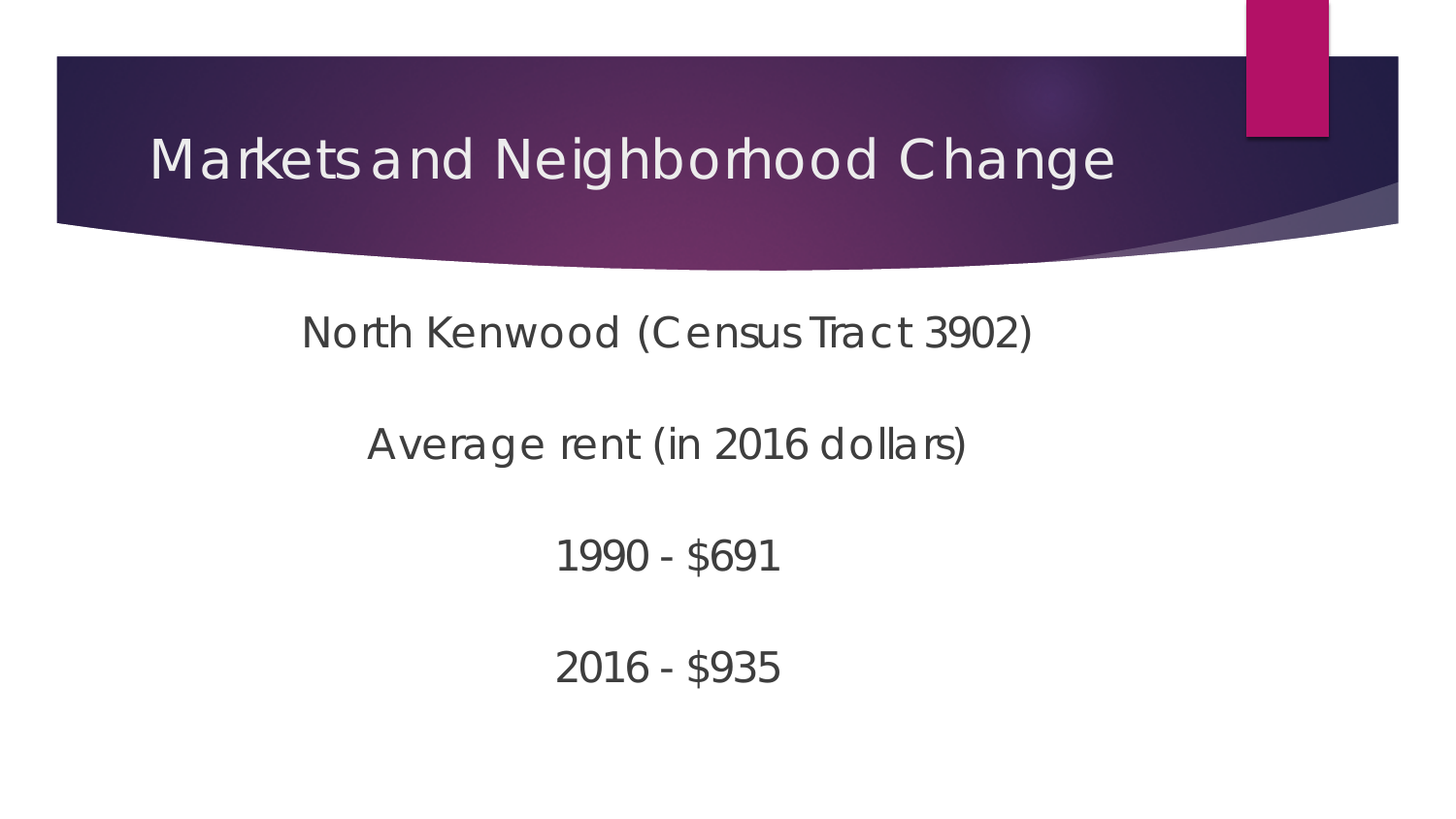### North Kenwood (Census Tract 3902)

### Owner-occupied housing units

1990 – 20%

 $2016 - 53\%$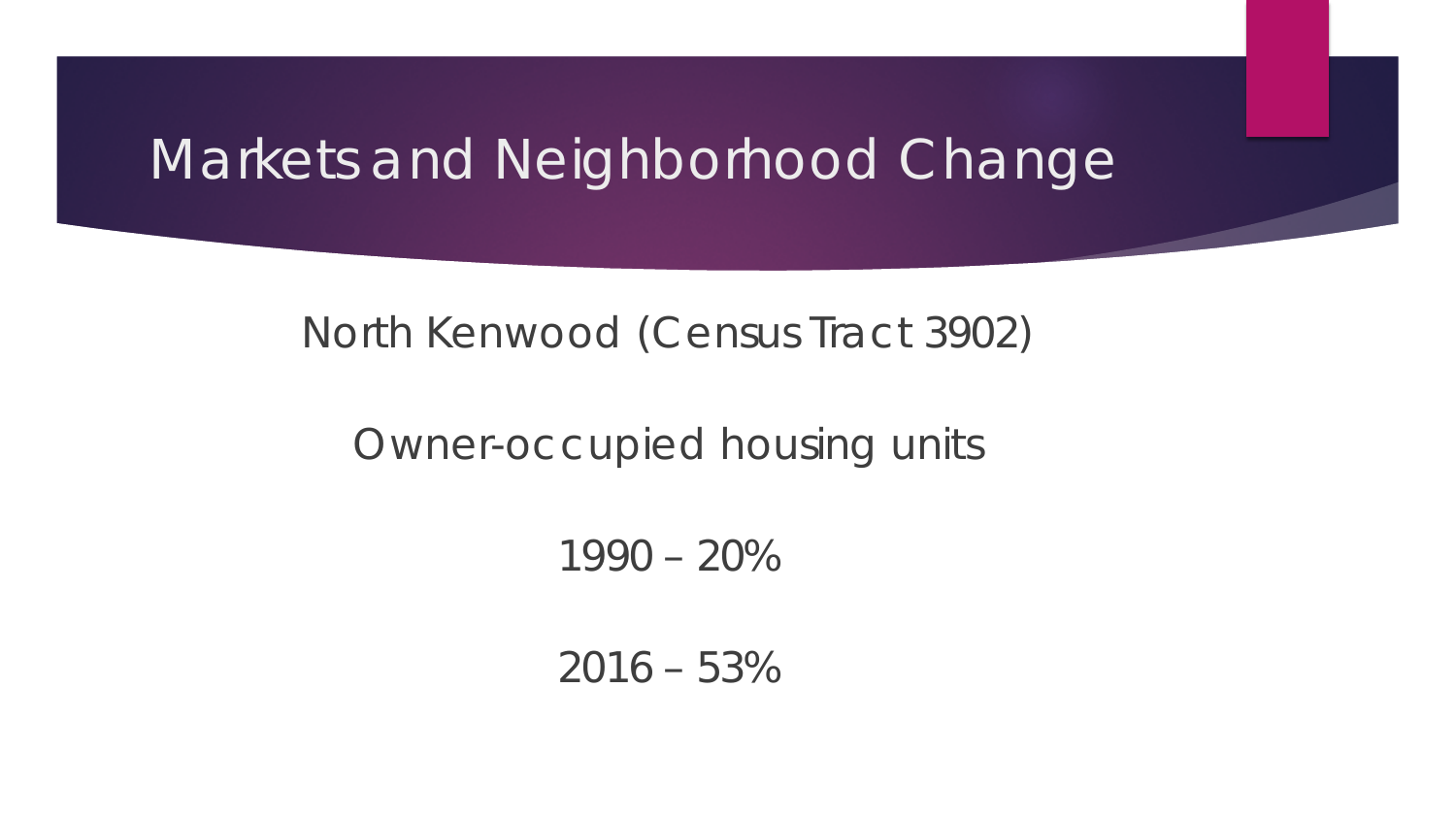## Who can't compete (Chicago region)

#### **Change in households in the Chicago region by income and race and ethnicity, 2005-15**

 $\blacktriangleright$  <\$50K

■ \$50K to \$99,999  $$100K +$ 

Note: Not adjusted to inflation.

Source: Chicago Metropolitan Agency for Planning analysis of American Community Survey data, 1-year estimates, 2005 and 2015.



[https://www.cmap.illinois.gov/updates/](https://www.cmap.illinois.gov/updates/all/-/asset_publisher/UIMfSLnFfMB6/content/socioeconomic-shifts-in-the-chicago-region) all/-

/asset\_publisher/UIMfSLnFfMB6/content /socioeconomic-shifts-in-the-chicagoregion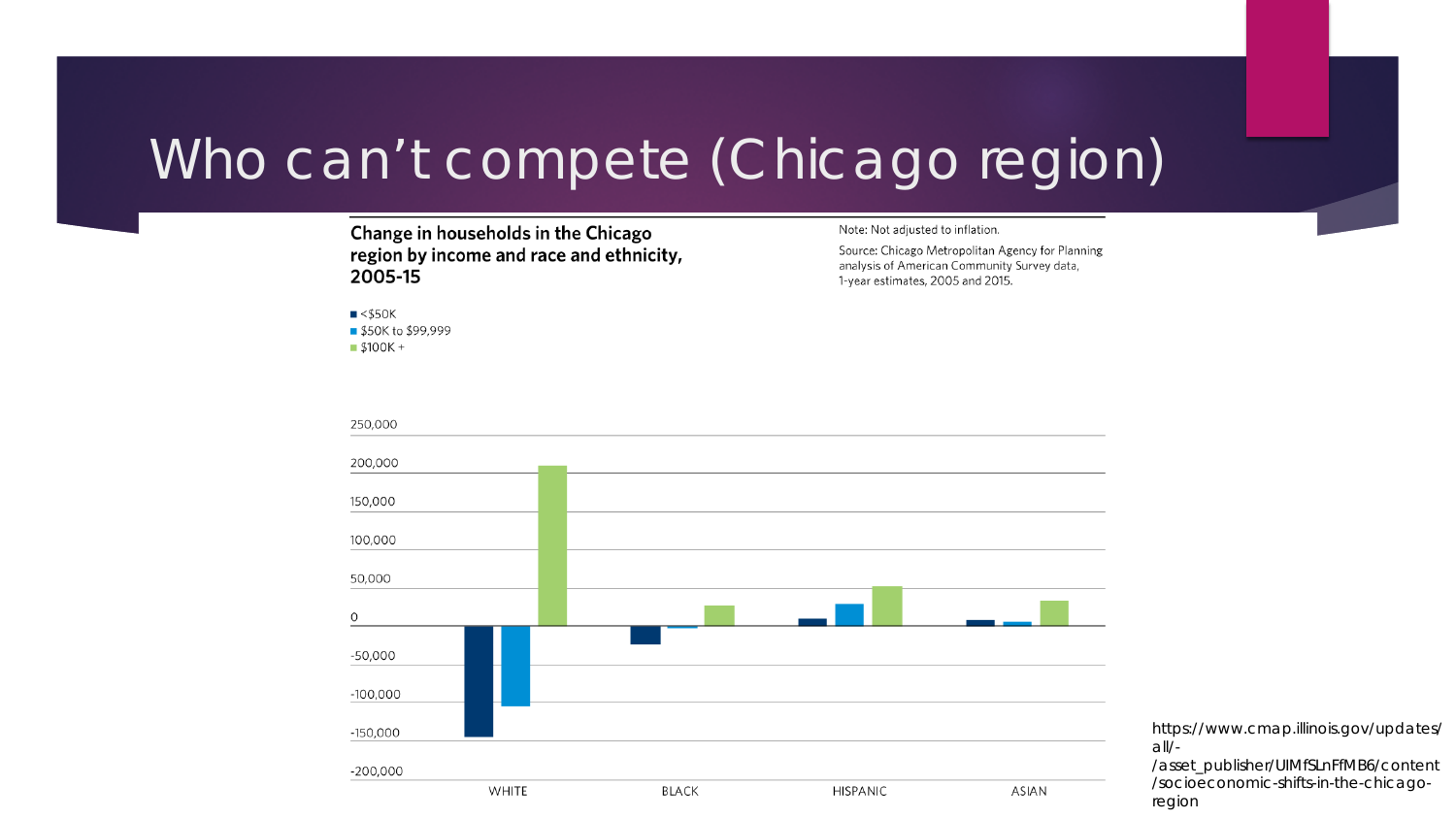## Who can't compete (Chicago city)



Maps show average individual income by census tract.

[https://www.wbez.org/shows/wbez-news/the-middle-class-is](https://www.wbez.org/shows/wbez-news/the-middle-class-is-shrinking-everywhere-in-chicago-its-almost-gone/e63cb407-5d1e-41b1-9124-a717d4fb1b0b) shrinking-everywhere-in-chicago-its-almost-gone/e63cb407- 5d1e-41b1-9124-a717d4fb1b0b

[https://voorheescenter.wordpress.com/2018/06/06/who-can](https://voorheescenter.wordpress.com/2018/06/06/who-can-live-in-chicago-part-i/) live-in-chicago-part-i/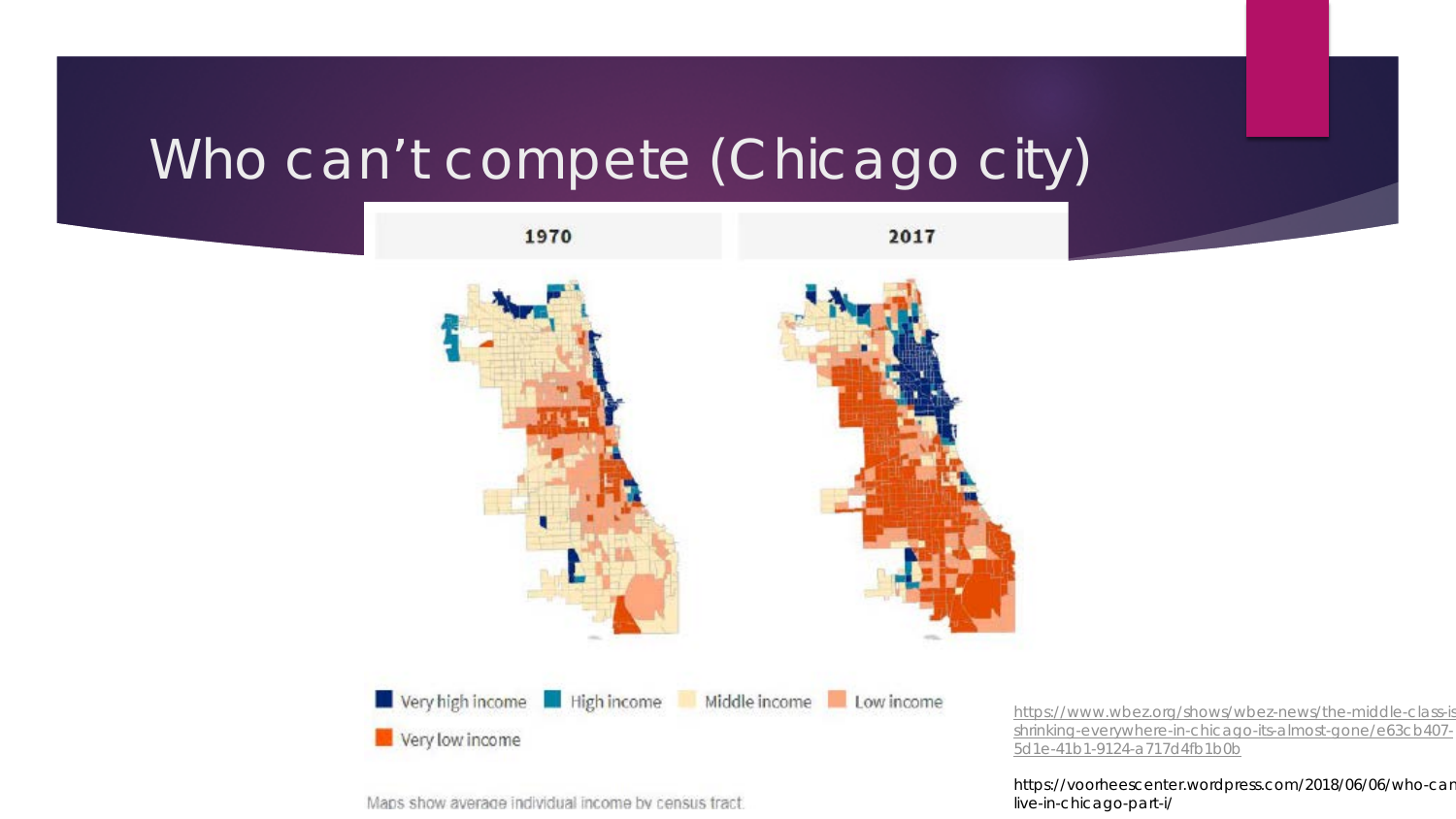## Braking the Market for the Middle Classes

| <b>GROVELAND</b>                   | 1990     | 2000     | 2017     |
|------------------------------------|----------|----------|----------|
| Population                         | 11,711   | 11,147   | 10,034   |
| Med. Household<br>Income (2017 \$) | \$66,344 | \$65,492 | \$41,272 |
| Poverty rate                       | 13.5%    | 8.4%     | 19.2%    |
| Homeownership                      | 75.3%    | 74%      | 66%      |

Source: <http://www.robparal.com/ChicagoCommunityAreaData.html>



Maps show average individual income by census tract.